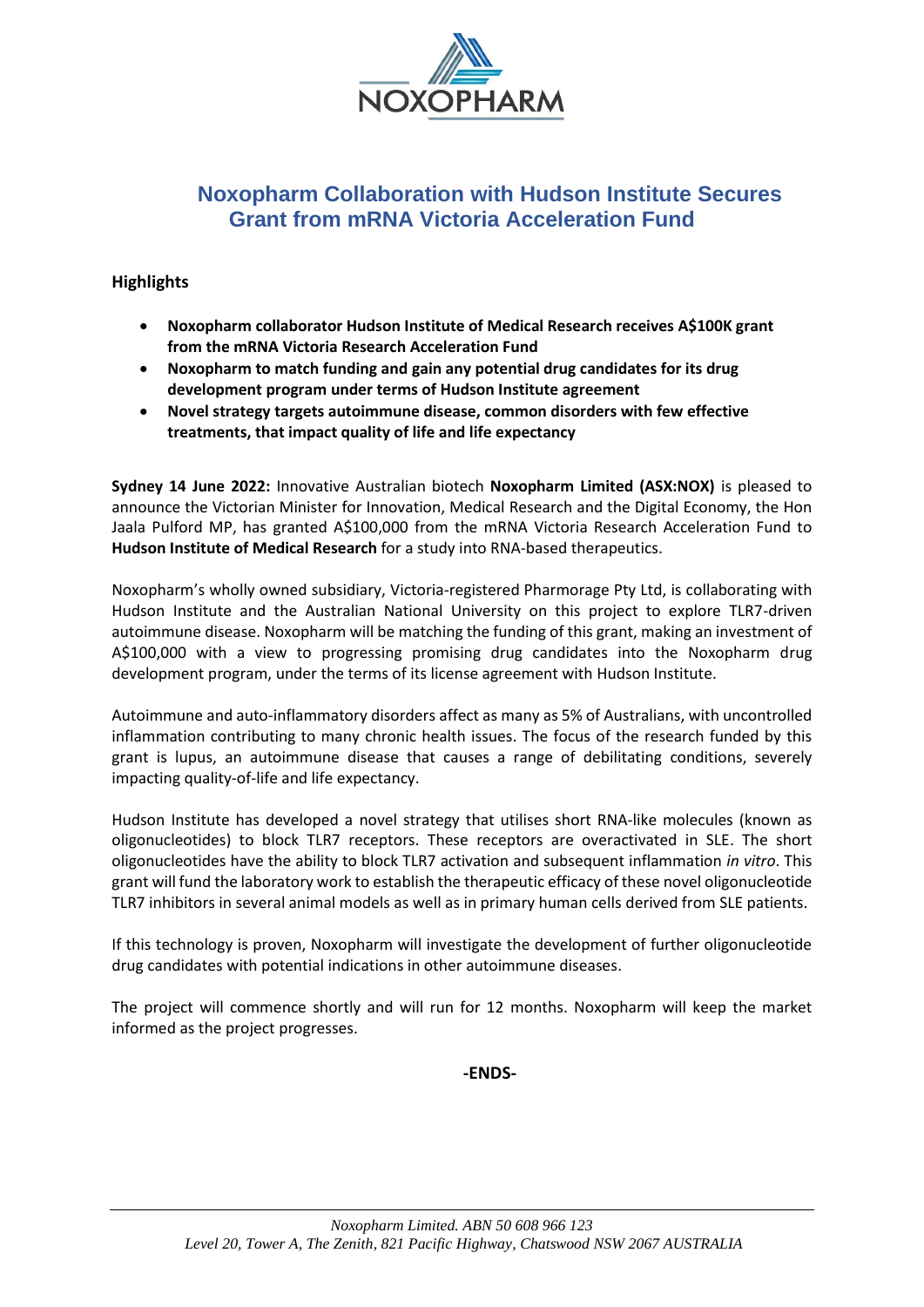

## **About Autoimmune Disease**

Inflammation is an essential process in the body to recruit immune system cells to combat infection or tissue damage. It is normally a fine-tuned process that is switched off when no longer required. However, if it persists, it can cause damage to a number of organs and even death in severe cases.

Uncontrolled, inflammation can lead to chronic immune activation, leading to pathologies referred to as autoimmune or auto-inflammatory diseases. There are over 100 autoimmune diseases, among them SLE, rheumatoid arthritis and type 1 diabetes. There is no cure for autoimmune diseases to date. Current treatments that manage signs and symptoms include predominately broad-acting immunosuppressants, which tend to have deleterious side-effects. Therefore, new drugs with improved efficacy and fewer side-effects are urgently needed.

## **About Toll-Like Receptors (TLRs) and TLR7**

Toll-like receptors (TLRs) are a family of sensors within the innate immune system that detect foreign substances, such as components of bacteria or viruses, and help tailor the most appropriate immune response to clear the infection. Each of the 10 human TLRs specialises in the recognition of selected pathogens.

Aberrant TLR over-activation can fuel the development of autoimmune diseases like systemic lupus erythematosus (SLE)<sup>1,2,3</sup>. In SLE, TLR7 overactivation has been identified as a cause for many of the disease symptoms. Therefore, it is postulated that the inhibition of TLR7 could be a promising approach to develop a new and more efficacious treatment for SLE. There are currently no clinicallyapproved TLR7 inhibitors on the market, with only three non-selective candidates (i.e., not selective to TLR7) having recently entered Phase I/II clinical trials<sup>4, 5</sup>.

#### **About Noxopharm**

Noxopharm Limited (ASX:NOX) is an innovative Australian biotech company discovering and developing novel treatments for cancer and inflammation.

It has three active drug development programs: its lead clinical-stage drug candidate Veyonda®, plus two innovative technology platforms, which provide the basis for active development of a growing pipeline of new proprietary drugs.

Noxopharm also has a major shareholding in the US biotech company Nyrada Inc (ASX:NYR), which is active in the areas of drug development for cardiovascular and neurological diseases.

<sup>1</sup> Nature. 2022 Mar, https://doi.org/10.1038/s41586-022-04642-z

 $^2$  Immunity. 2006 Sep;25(3):417-28; Eur. J.

<sup>3</sup> Immunol. 2008 Jul;38(7):1971-8

<sup>4</sup> Pharmacol. Res. Perspect. 2021Oct;9(5):e00842;

<sup>5</sup> J. Am. Acad. Dermatol. 2021 Apr;84(4):1160-1162